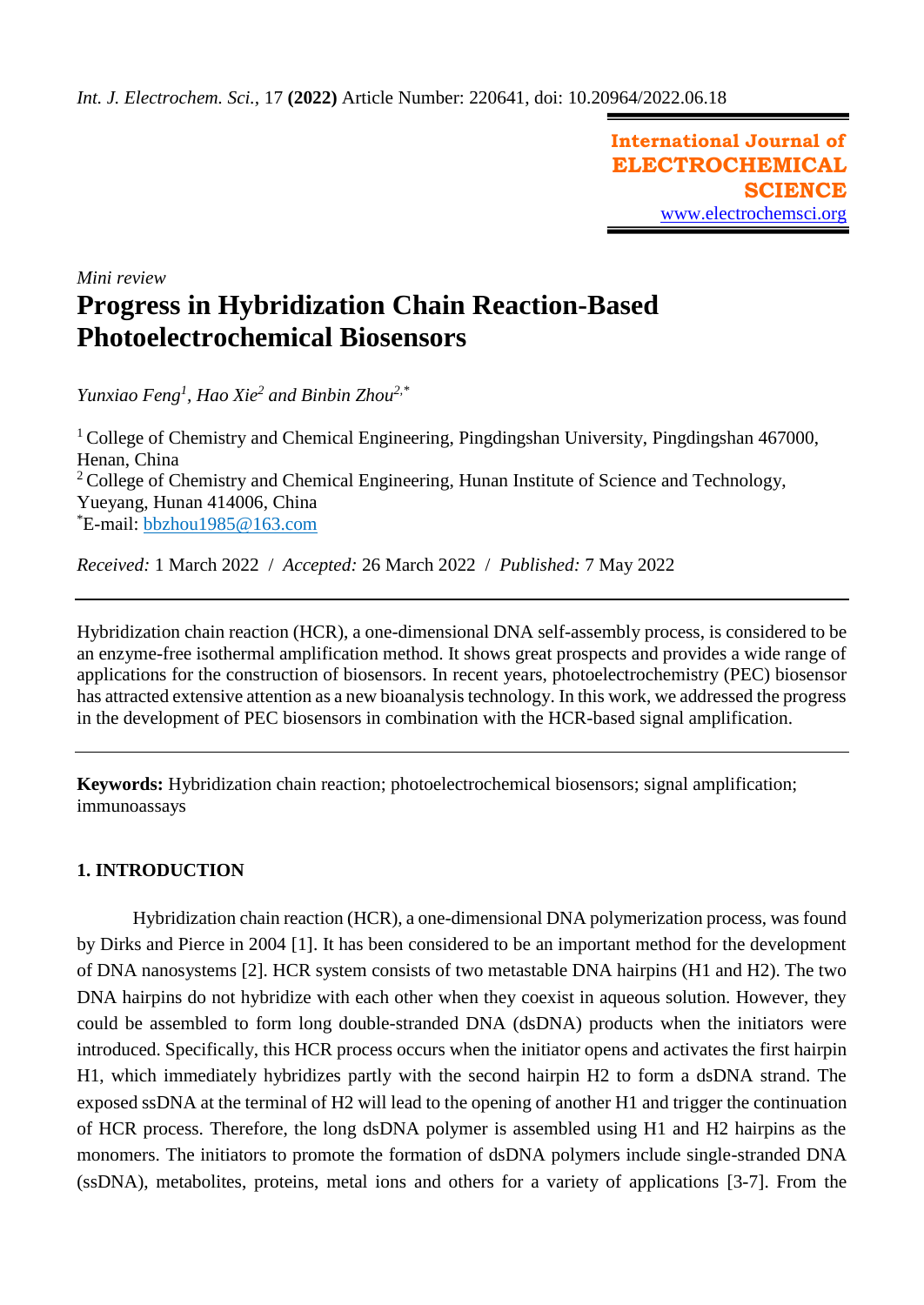perspective of biosensor development, HCR is considered to be an enzyme-free, isothermal amplification process that can be triggered by highly specific biological/chemical molecules [8].

With the rapid development of nanotechnology and material chemistry, photoelectrochemistry (PEC) biosensor has attracted extensive attention as a new bioanalysis technology. PEC bioanalysis is an advanced integration of photoelectric chemistry and electrochemical technique. It inherits many advantages of electrochemical bioanalysis, such as low price, simple equipment and high sensitivity [9]. The good detection performance of PEC biosensors benefits from two key factors: photoelectric active material and signal amplification strategy [10-12]. This paper mainly summarizes the relevant works about the design of PEC biosensors based on the signal amplification of HCR.

#### **2. HCR-BASED PEC BIOSENSORS**

In order to meet the need of target quantification at ultra-low concentration, signal amplification is a valuable integrant of PEC sensing principle. Nowadays, many powerful signal amplification strategies and materials have been integrated with HCR protocol for the detection of low-abundance targets. The long dsDNA structure produced by HCR can load a variety of functional substance for signal amplification through different interactions. According to the type of substance used in the analysis, the HCR-based signal amplification strategies can be divided into natural enzymes, artificial enzymes, photoactive molecules and nanomaterials. In addition, the application of HCR-based methods in PEC immunoassays was also discussed.

#### *2.1 Enzymatic amplification*

Due to its high catalytic activity and substrate specificity, different natural enzymes have been introduced into the HCR-based PEC bioassays for signal amplification with improving sensitivity. After HCR reaction, a large number of streptavidin (SA)-conjugated enzymes can bind to biotin-labeled dsDNA polymers through the SA-biotin interactions. They can catalyze the conversion of substrates into hole/electron sacrificial reagents, preventing the recombination of electron-hole pairs and improving the performance of PEC biosensors [13-15]. For example, alkaline phosphatase (ALP) can catalyze the hydrolysis of ascorbic acid 2-phosphate (AAP) into ascorbic acid (AA) as the electron donor [16-18].The enzymatic reaction product (AA) can etch cobalt oxyhydroxide (CoOOH) into  $Co<sup>2+</sup>$  ions via a redox reaction, leading to the exposed photoactive substrate  $g - C_3N_4/CuInS_2$  nanohybrids and the increased photocurrent [19]. Recently, Zhao et al. integrated the redox cycling amplification strategy into ALPbased PEC assay, in which the oxidized product of AA was reduced by extra reducing agent to regenerate AA, thus providing more electrons after the injection of electrons into holes [20]. Moreover, glucose oxidase (GOx) captured by the dsDNA polymers can catalyze the oxidation of glucose, and the generated enzymatic product  $(H_2O_2)$  can act as the electron acceptor to enhance the photocurrent [21]. However, the inherent disadvantages of natural enzymes including sensitivity to environmental conditions and easy denaturation as well as inactivation dramatically hamper the further applications.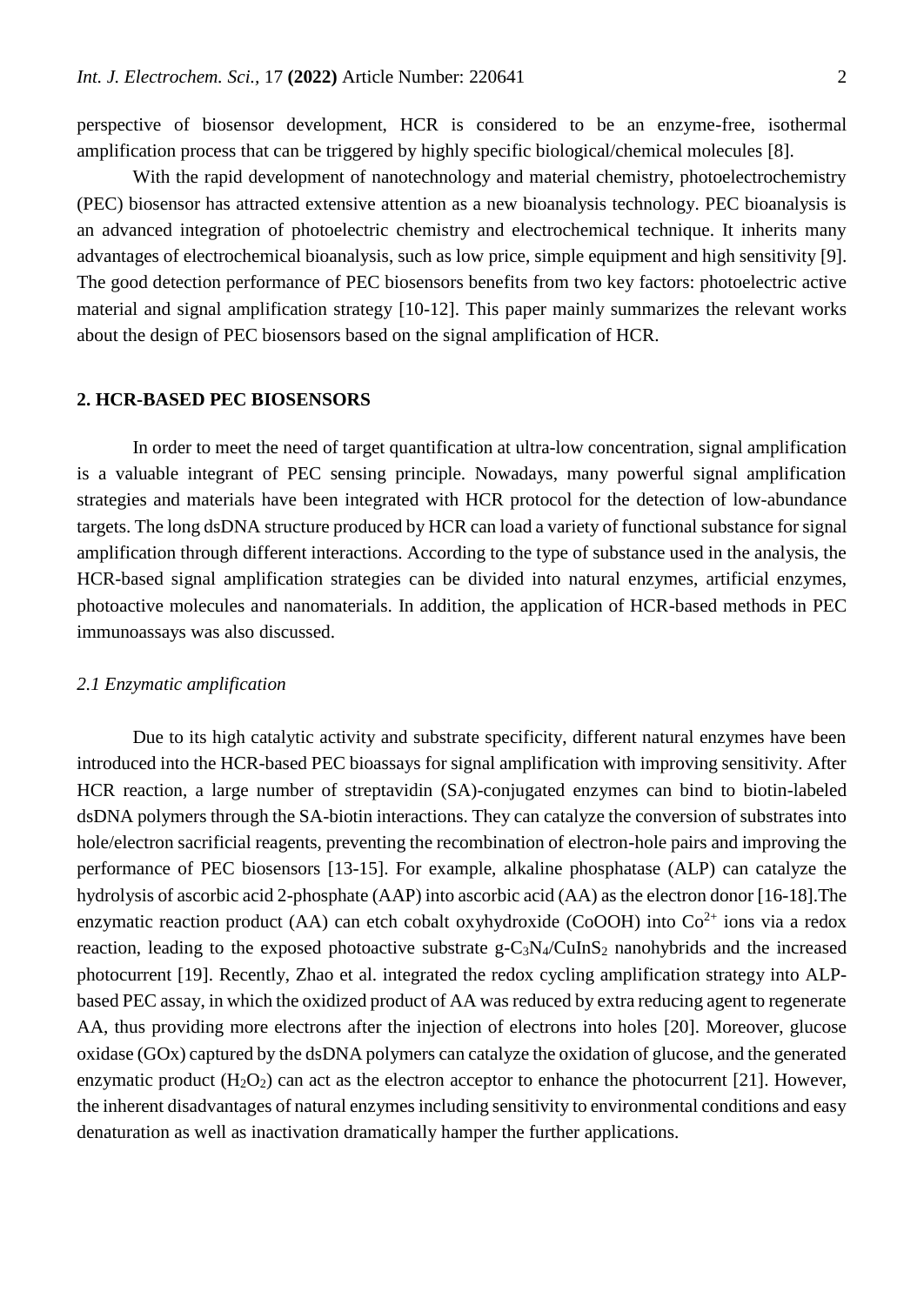# *2.2 DNAzymes-based amplification*

DNAzymes are a class of DNA-based complexes with enzyme-like catalytic capabilities [22]. As a typical representative of DNAzymes, hemin/G-quadruplex with peroxidase-like activity have been widely used in the design of biosensors [23, 24]. For example, Zhang et al. proposed a hemin/Gquadruplex-based PEC immunoassay of prostate specific antigen (PSA), in which hemin/G-quadruplex as the HCR product (DNA concatamer) catalyzed the insoluble/insulating precipitate on the photoelectrode materials and resulted in the reduced photocurrent [25]. Hemin/G-quadruplex can also catalyze the in-situ deposition of photoactive polyaniline on the backbone of DNA polymers to improve the capture of visible light and increase the photocurrent response [26]. Li et al. reported a cathode PEC paper device for miRNA-141 detection based on hemin/Pt nanoparticle-modified DNA concatamers [27]. As presented in Figure 1, the cascaded sensitization nanostructures were formed on the AuNPsdecorated tangled cellulose fiber networks and then successively assembled with pyramid-like Cu<sub>2</sub>O and trepang-like BiVO<sub>4</sub>–Bi<sub>2</sub>S<sub>3</sub> heterostructures. After the duplex-specific nuclease (DSN)-aided target recycling reaction and multiple branched HCR (MHCR), DNA dendrimers were formed on the sensing interface. PtNPs were then assembled on the DNA backbone through the electrostatic interactions and the branched single-stranded (ssDNA) with the G-rich sequence transformed into DNAzymes in the presence of hemin. Finally, under the synergetic catalyzed effect, PtNPs and hemin/G-quadruplex in the DNA dendrimers catalyzed the in-situ generation of  $O<sub>2</sub>$  as an electron acceptor to amplify the photocurrent signal.



**Figure 1.** (**A**) Fabrication procedures of the paper-based cathode PEC sensing platform; (**B**) Schematic illustration of the PEC analytical principle [27]. Copyright 2020 American Chemical Society.

In traditional PEC assays, the external light source is always needed to excite the photoelectrode materials, which limits the realization of instrument miniaturization and operation simplification. Therefore, chemiluminescent emission is introduced into the system as an internal light source [28]. Lan et al. reported a chemiluminescence-driven three-dimentional reduced graphene oxide (3DrGO)/cellolose device for the PEC detection of thrombin based on DNA amplification strategy and hemin/G-quadruplex [29]. As shown in Figure 2, 3D-rGO/Au flowers were assembled on the paper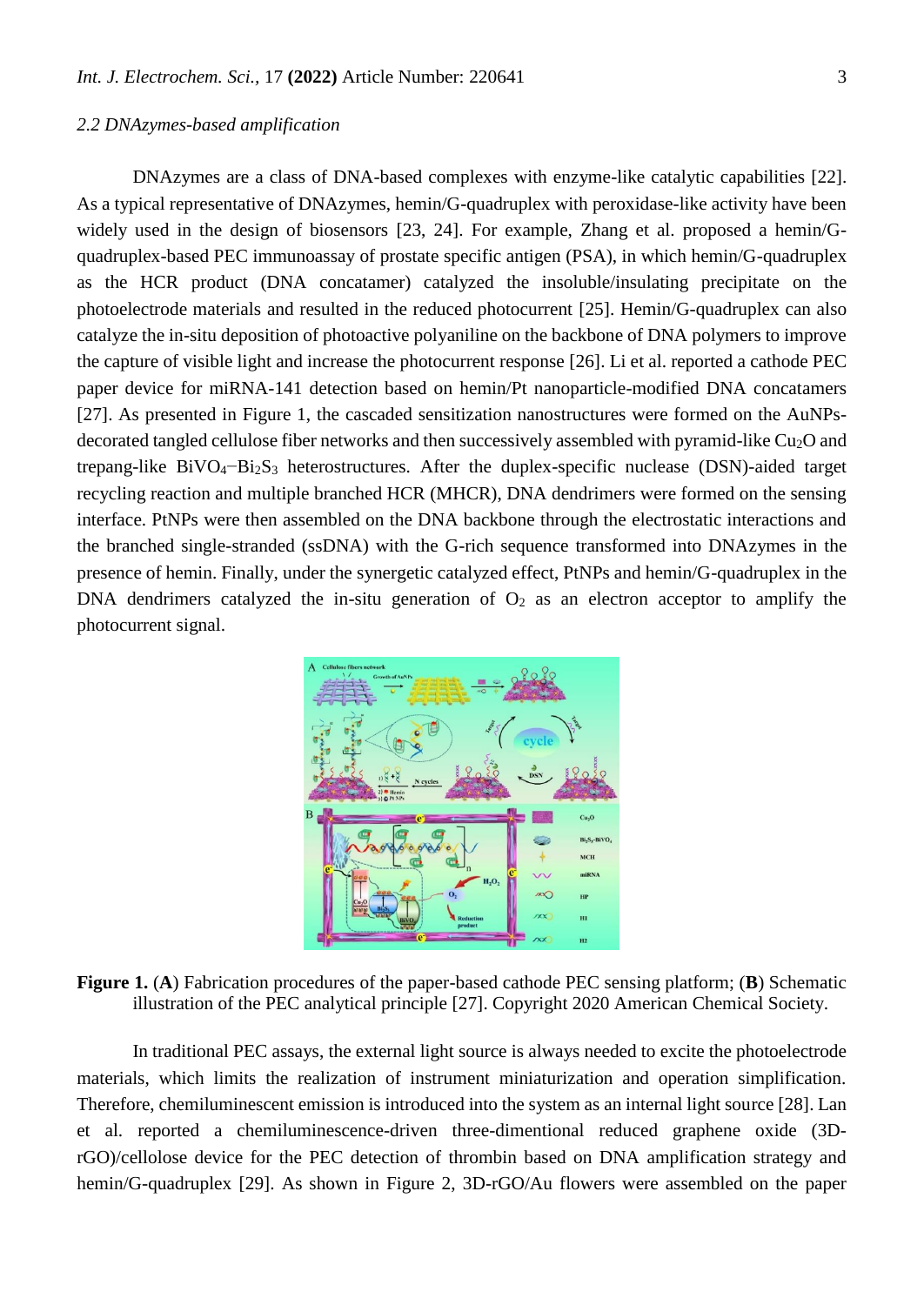cellulose fibers and then modified with the nitrogen-doped carbon dots-sensitized ZnO. Thrombin induced the cyclic generation of many target-analog chains through T7Exo-catalyzed target cycling amplification. Then, the produced  $N_3$ -containing target-analog chains were bound on the surface of the test tab based on the metal catalyst-free click chemistry, triggering the HCR reaction. With the formation of hemin/G-quadruplex, the luminol- $H_2O_2$  system led to the formation of chemiluminescence emission as internal light source to produce the photocurrent signal.



**Figure 2.** Schematic illustration of a chemiluminescence-driven PEC 3D-rGO/cellolose device coupling with DNA amplification strategy and DNAzyme [29]. Copyright 2017 American Chemical Society.

# *2.3 Photoactive molecules-based amplification*

In order to amplify the photocurrent signal, photoactive molecules can be introduced into the dsDNA polymers as the labels, thus improving the utilization of light and the efficiency of charge separation. Metal complexes, such as ruthenium complexes and iridium complexes, are the most commonly used molecules in PEC analysis because of their excellent photochemical stability and good redox properties. Li et al. designed a cationic Ir(III) complex,  $[(ppy)_2Ir(dppz)]^+PF_6^-$  (ppy = 2phenylpyridine and dppz = dipyrido[3,2-a:2',3'-c]phenazine), and used it to develop a HCR-based PEC biosensor for the detection of DNA [30]. As illustrated in Figure 3, the molecules with dppz as the planar ancillary ligand facilitated their intercalation into the base pairs of the generated dsDNA polymers. By adjusting the introduction of the sacrificial electron donor triethanolamine (TEOA) or acceptor (dissolved  $O_2$ ), cathodic and anodic photocurrent signals were recorded, respectively. To improve the absorption in the visible region, coumarin 6 was used as the cyclometalated ligand to synthesize the Ir(III) complex instead of ppy [31, 32].

Perylene-based compounds with a large  $\pi$ -conjugated system have been widely used in the development of organic solar cells and PEC analysis platforms. Li et al. reported a red-light-driven ultrasensitive PEC biosensor by using perylene-based photoactive polymer (PTC-NH2) as a dsDNAintercalating probe [33]. As displayed in Figure 4, probe HA was cleaved to release ssDNA s1 in the presence of DNA adenine methyltransferase (Dam MTase). The released s1 was then hybridized with the capture probe (CP) DNA to form the s1@CP dsDNA hybrid on the electrode surface. The unhybridized segment of s1 could trigger the HCR to generate a plenty of dsDNA concatamers. Then, the abundant PTC-NH<sup>2</sup> molecules were specifically intercalated into the grooves of the dsDNA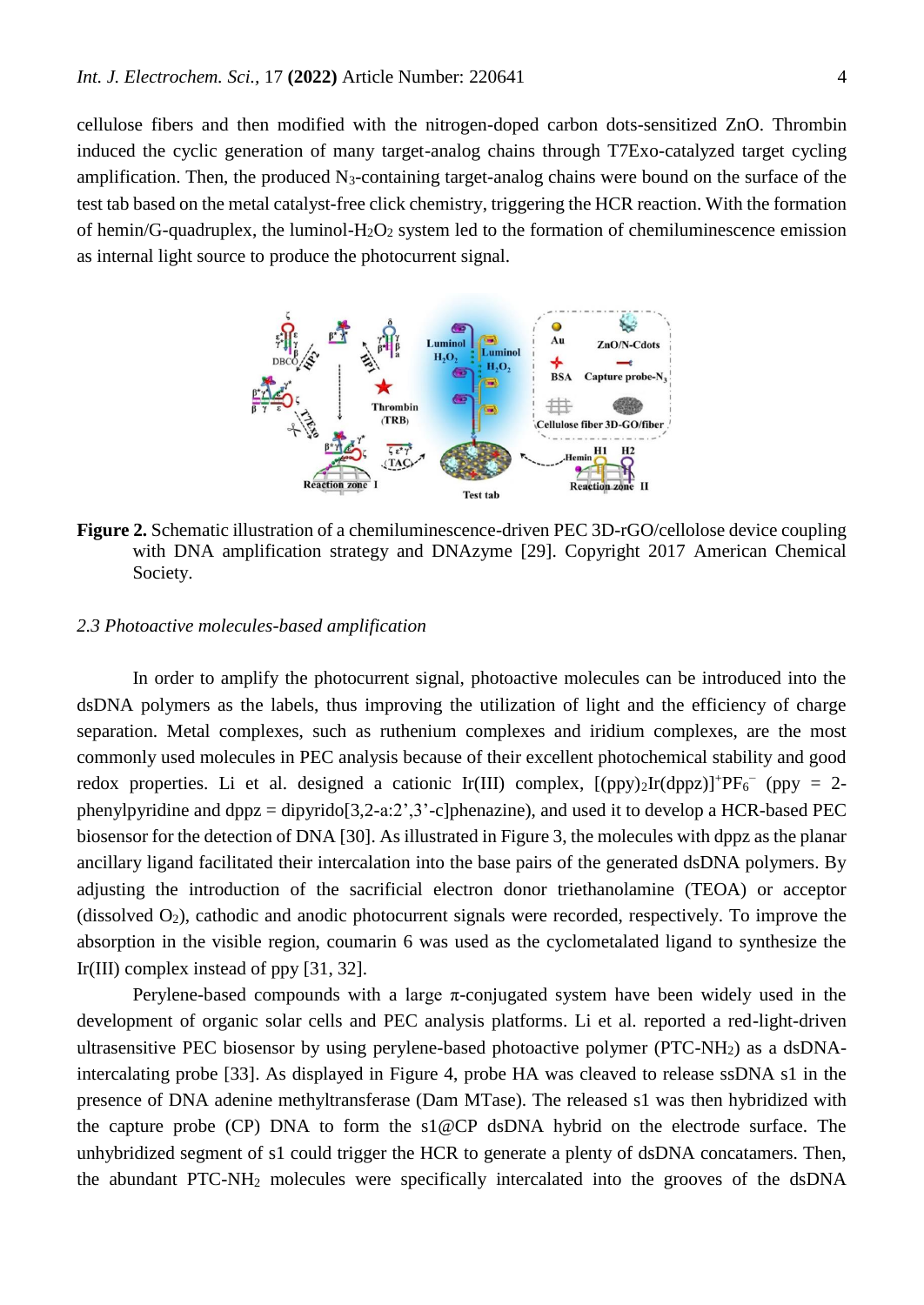concatamers via the electrostatic interactions. Under the radiation of 600 nm light, the photoexcited electrons from the reaction between PTC-NH<sup>2</sup> and AA were transferred to the electrode, thus generating a significantly increased PEC current.



**Figure 3.** Schematic illustration of assembling of intercalated  $[(ppy)_2Ir(dppz)]$ <sup>+</sup> $PF_6^-$  modified ITO electrode [30]. Copyright 2015 American Chemical Society.



**Figure 4.** Schematic illustration of the perylene-based PEC sensor for Dam MTase sensitive detection based on target-triggered HCR [33]. Copyright 2019 American Chemical Society.

Generally, the single response-based analysis may be subject to internal and external interference. Therefore, the dual-signal strategy with self-calibration ability has great potential in the quantitative detection of complex samples [34]. Lu et al. reported a dual-signal biosensor for the determination of uracil-DNA glycosylase (UDG) activity based on the integration of PEC and electrochemical strategies [35]. In this work, substrate DNA on the electrode were cleaved under the catalysis of UDG and endonuclease IV (Endo. IV), resulting in the departure of PEC labels (AgInS2 QDs) and the decrease in the PEC signal. Meanwhile, DNA segments leaved on the electrode surface could initiate the HCR and a large amount of ferrocene (Fc) molecules bound to dsDNA, causing a "signal-on" electrochemical signal. Moreover, long dsDNA polymers further blocked photogenerated electron transfer to the electrode and decreased the PEC signal due to the steric hindrance. In addition, Liu et al. developed a dual-ratiometric aptasensor for streptomycin detection with methylene blue (MB) as the bifunctional probe [36]. In this strategy, MB molecules intercalated in the dsDNA could simultaneously generate photocurrent ( $I_{MB-PEC}$ ) and redox current ( $I_{MB-EC}$ ). The redox current of Fc ( $I_{Fc}$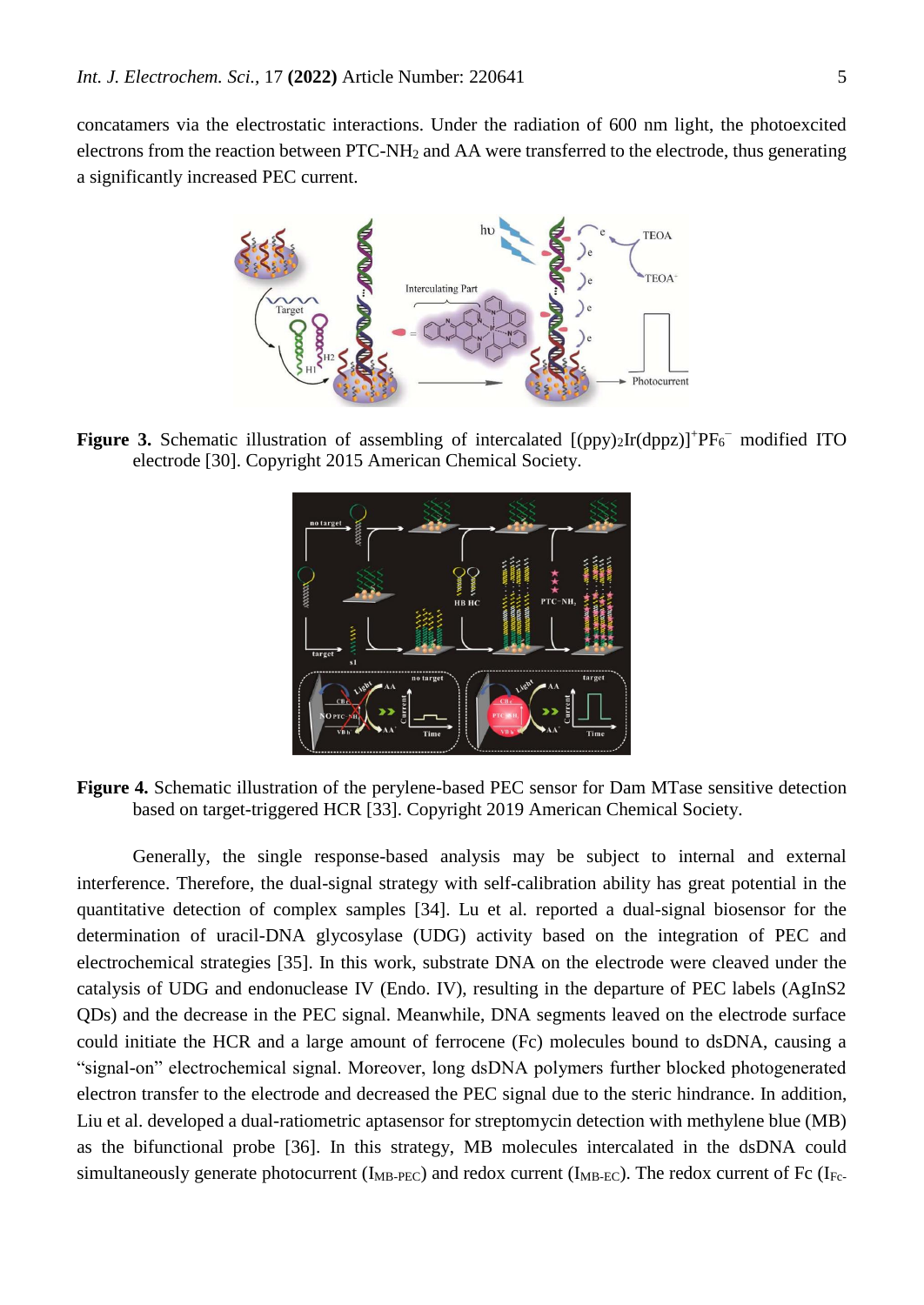EC) was used as the reference signal, and two ratiometric signals (I<sub>MB-PEC</sub>/I<sub>Fc-EC</sub> and I<sub>MB-EC</sub>/I<sub>Fc-EC</sub>) were calculated for sensitive bioassays.

#### *2.4 Nanomaterials-based amplification*

When the size of nanomaterials is reduced to the nanometer level, nanomaterials show excellent physical and chemical properties different from bulk materials [37]. So far, a variety of photovoltaic nanomaterials, including quantum dots, metal nanoparticles and carbon-based nanostructures, have been successfully used to construct HCR-based PEC biosensors. In addition, in order to further improve the photocatalytic performance and photocurrent conversion efficiency, hybrid nanomaterials have been explored to develop co-sensitized systems, including inorganic-organic and inorganic-inorganic heterostructures. Ye et al. reported a "signal-on" PEC biosensor for the detection of microRNA (miRNA) by using  $Bi_2S_3@MoS_2$  nanoflowers as the photoexcited materials [38]. As shown in Figure 5, Bi<sub>2</sub>S<sub>3</sub>@MoS<sub>2</sub> nanoflowers were synthesized and used to modify the electrode, which could significantly increase the photocurrent response due to the suppressed electron-hole recombination and the prolonged lifetime of electron-hole pairs. Electron donor dopamine (DA) was linked with ligation probe (probe- $N_3$ ) via amidation reaction to form DA-labeled signal probe ( $P_{DA}$ -N<sub>3</sub>). After the completion of HCR, the P<sub>DA</sub>-N<sub>3</sub> probe was introduced to label the dsDNA ploymer through metal catalyst-free click chemistry, inhibiting the electron-hole recombinant and leading to the signal amplification.



**Figure 5.** Schematic illustration of (**A**) PEC platform for miRNA assay; (**B**) Principle of metal-catalystfree click chemical signal amplification via hybridization chain reaction (the blue box presents the fabrication process of  $P<sub>DA</sub>-N<sub>3</sub>$ ; and  $(C)$  PEC response in the absence and presence of target [38]. Copyright 2016 American Chemical Society.

Nanomaterials as photoquenchers can compete with photoelectrode nanomaterials to consume light sources and electron donors, resulting in the reduction of photocurrent intensity. Li et al. developed an addressable TiO<sub>2</sub> nanotubes-functionalized paper-based cytosensor for the detection of cell-surfaceexpressing protein [39]. As illustrated in Figure 6, paper fibers were successively modified with neat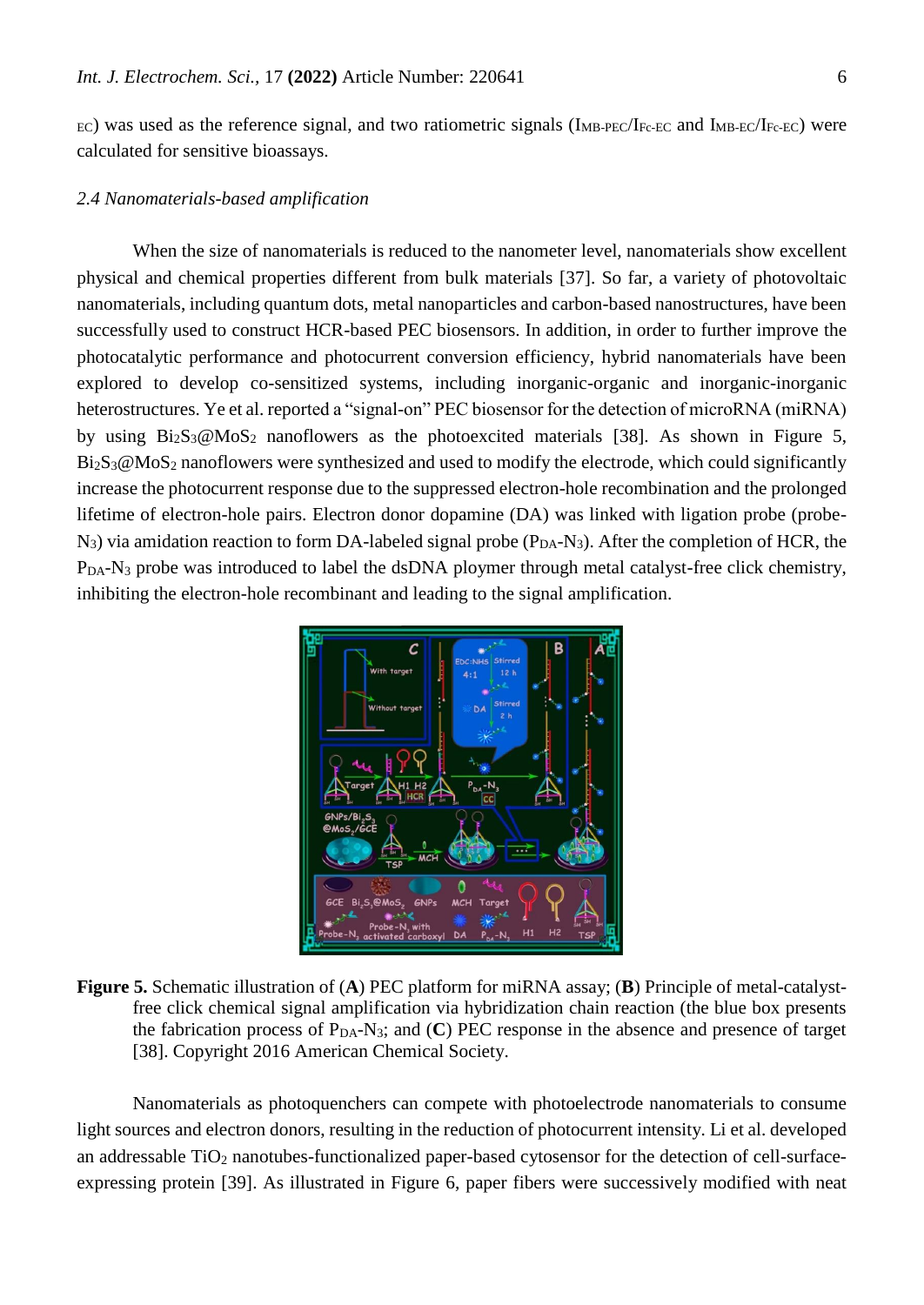TiO<sup>2</sup> nanotubes arrays, PtNPs, and nitrogen-carbon dots. In the presence of carcinoembryonic antigen (CEA) at the MCF-7 cell surface, primer strands (PS) released from the surface of  $\text{ZnFe}_2\text{O}_4$  could initiate the HCR and facilitate the immobilization of numerous CuS NPs on the working zones. CuS NPs competitively consume the light source and electron donor  $(H_2O_2)$  with the photoactive interface, realizing the dual signal amplification. Besides, photoactive nanomaterials can also be used as photosensitizers to amplify the detection response. Meng et al. reported a DNA-linked CdSe QDs/aminofunctionalized graphene quantum dots (AGQDs) "Z-scheme" system to sensitively analyze DNA with a negative background signal [40]. After the insertion of AGQDs into the long dsDNA strands, the "Z-scheme" heterojunctions formed and the anodic photocurrent switched into the cathodic photocurrent. When energy level was matched up with photoelectrode materials, the photoactive labels can act as the sensitizers to produce a sensitized photocurrent. For example, Yuan et al. developed a sensitive PEC biosensor for miRNA-21 detection based on HCR and QDs-sensitizing Bi<sub>2</sub>Te<sub>3</sub> nanosheets (Figure 7) [41]. In this study, two HCR primers (H1 and H2) were bound with CdTe QDs. Through strand displacement reaction and HCR, long DNA polymers were formed on the electrode, allowing for the loading of a large number of QDs. The captured QDs can not only expand the absorption of sunlight and significantly reduce the destructive effect of ultraviolet light, but also match the energy level of  $Bi<sub>2</sub>Te<sub>3</sub>$  and promote charge separation, so as to effectively amplify the photocurrent response of  $Bi<sub>2</sub>Te<sub>3</sub>$ .



**Figure 6.** Schematic illustration of the addressable paper PEC chip (a) and construction process for the paper-based PEC cyto-sensor (b−d) [39]. Copyright 2018 American Chemical Society.

Photoactive nanomaterials directly deposited on the electrode through the drop coating method may result in high background signal. It is a promising strategy to generate electroactive species in-situ without the pre-synthesis procedure. To achieve zero background noise, Zeng et al. reported a PEC biosensor for organophosphorus pesticide detection by using the long dsDNA chain produced from HCR process as the template to in-situ produce photoactive Ag2S NPs [42]. The resulting nanoparticles are far away from the electrode surface, causing a zero background noise. To avoid the use of ultraviolet light as the light source, Qiu et al. reported a near-infrared (NIR) light responsive HCR-based PEC aptasensor for the detection of carcinoembryonic antigen (CEA) based on unconversion nanoparticles (UCNPs) and the in-situ performed Ag2S NPs [43]. As displayed in Figure 8, poly(ethylenimine) functionalized UCNPs were dropped on the ITO electrode and further modified with the CEA aptamer. In the presence of CEA, a sandwich-type structure was formed and the trigger stand on the CEA aptamer initiated the HCR. The DNA polymer with cytosine-rich repeats acted as the template for the in-situ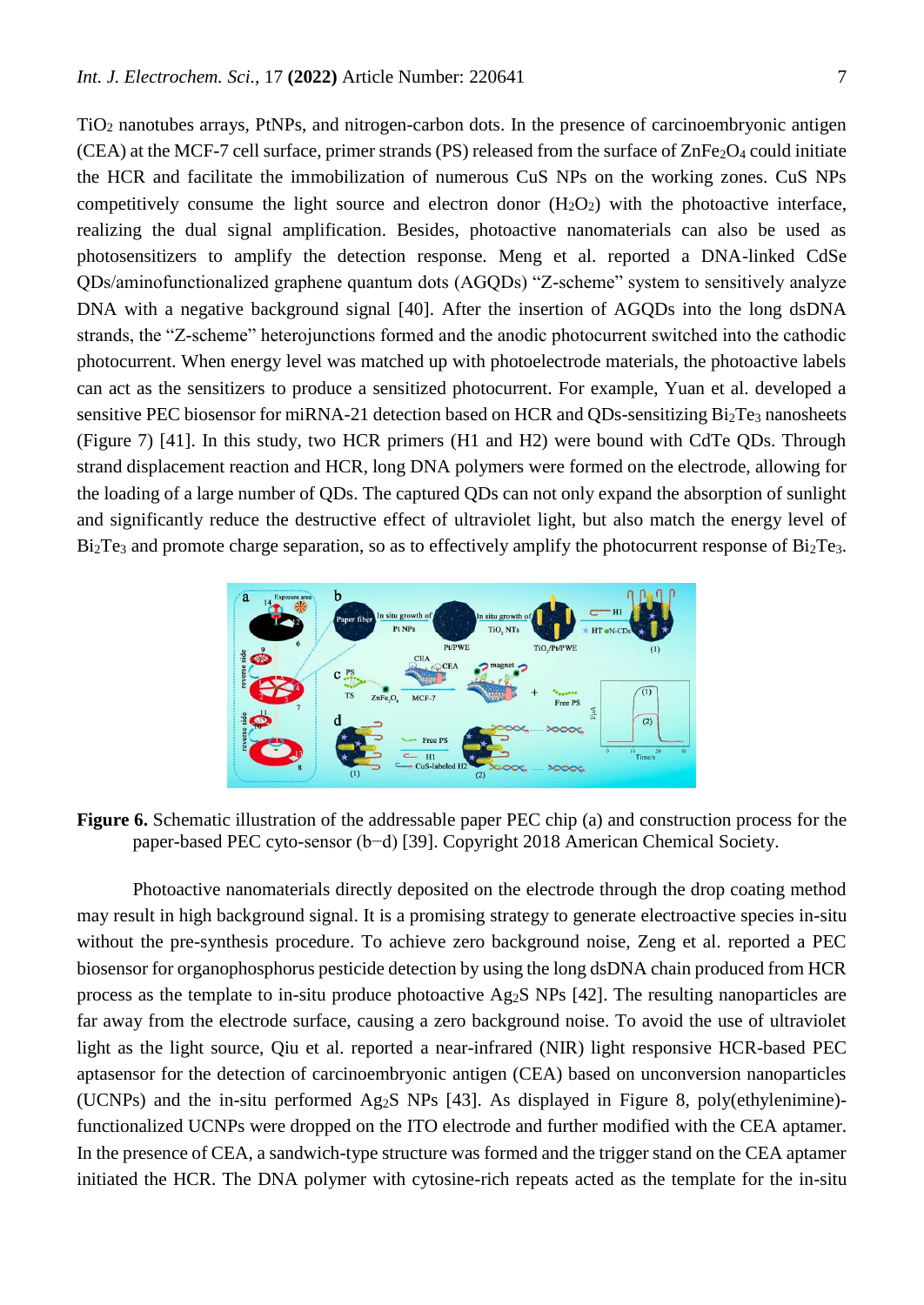generation of Ag2S NPs. The UCNPs concerted with NIR light into visible light which was absorbed by Ag2S NPs for amplifying the photocurrent signal.



**Figure 7.** Schematic illustration of (**A**) synthesis of  $Bi_2Te_3$  nanosheets, (**B**) assembly process of the PEC biosensor, and (**C**) mechanism of photocurrent generation [41]. Copyright 2020 American Chemical Society.



**Figure 8.** Schematic illustration of NaYF4:Yb,Er UCNPs-based NIR light responsive PEC aptasensor to detect CEA by coupling with target-triggered HCR, accompanying in situ formation of Ag2S NPs on the basis of typical C−Ag<sup>+</sup>−C chelation reaction for the signal amplification [43]. Copyright 2018 American Chemical Society.

Nanomaterials with enzyme-like catalytic ability have also been utilized to develop PEC biosensors. For example, Yang et al. reported a donor/acceptor-induced ratiometric HCR-based PEC paper analytical device with GOx-mimicking AuNPs [44]. As presented in Figure 9, when miRNA-141 triggered the duplex-specific nuclease (DSN)-based target recycling reaction and a cascade of HCR, the trunk and branch dsDNA polymers were in-situ formed on the electrode to capture many AuNPs through the electrostatic interactions. Through the AuNPs-catalyzed glucose oxidation, the dissolved  $O_2$  as an electron acceptor was reduced into  $H_2O_2$  as an electron donor. Then, the cathodic photocurrent from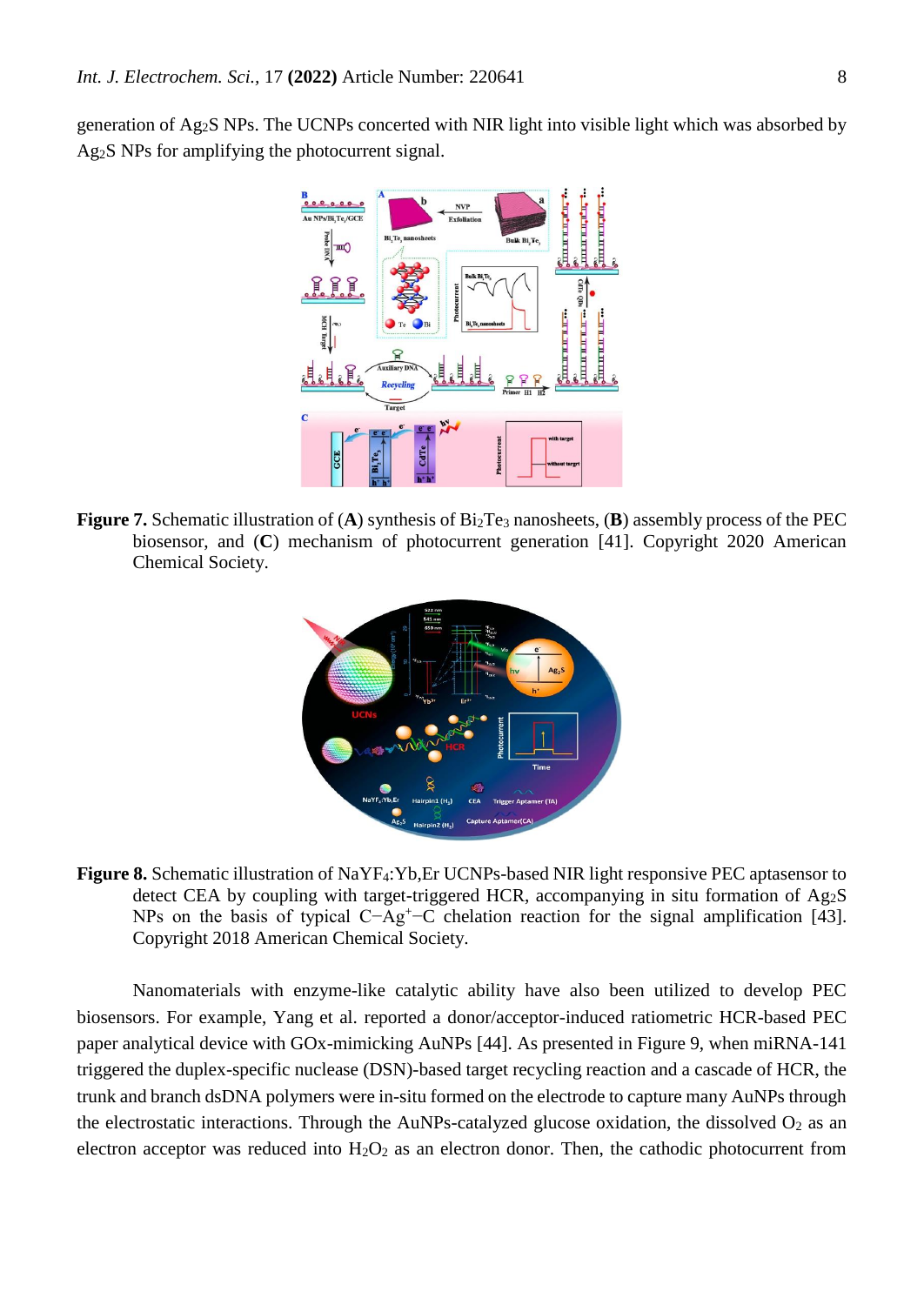Ag2S/Cu2O nanocomposites was reduced while the anodic photocurrent from graphene quantum dots (GQDs) and Ag2Se QDs co-sensitized ZnO nanosheets was increased.



**Figure 9.** Schematic illustration of (**A**) DSN-induced target recycling reaction with the output of a double amount of DNA linkers and (**B**) Construction procedure for the photocathode sensing zone [44]. Copyright 2019 American Chemical Society.

#### *2.5 HCR-based immunoassays*

Immunoassay is the most frequently used approach for the determination of a wide range of targets in disease diagnosis, environment monitoring, and food safety [45]. To improve the sensitivity of immunoassays, different DNA-based signal amplification strategies have been developed. For example, Zang et al. reported a HCR-based PEC immunoassay for CEA detection. In this work, biotinlabeled trigger DNA was conjugated with biotin-labeled detection antibody with SA as the linker. The HCR occurred in the presence of H1 and H2 [46]. In addition, the simultaneous immobilization of trigger DNA and antibody on the NPs can facilitate the HCR amplification strategy into immunoassays [47, 48]. For example, Wei et al. reported a PEC detection of microcystin-LR (MC-LR) based on HCRassisted exciton-plasmon interaction and enzymatic biocatalytic precipitation [49]. In this study, numerous SA molecules and ALP-modified AuNPs were captured by biotin-labeled dsDNA polymers after the immunoreaction and HCR progress. In the presence of 4-aminophenyl phosphate monosodium salt hydrate (4-APP), ALP catalyzed the in-situ silver metallization on AuNPs and the generation of insoluble biocatalytic precipitation (BCP) of benzoquinone, leading to the decrease of the photocurrent signal. To further increase the accuracy and sensitivity of the method, they reported a dual-modal splittype PEC immunosensor for the detection of MC-LR with complementary colorimetry [50]. As shown in Figure 10, mesoporous silica nanospheres (MSNs) were utilized as the nanocarriers to immobilize secondary antibody and trigger DNA. Numerous ALP molecules were bound on the HCR products to catalyze the generation of AA acting as the electron donor to increase the photocurrent and as the reducing agent to produce silver shells on Au nanobipyramids, thus resulting in the multiple color changes.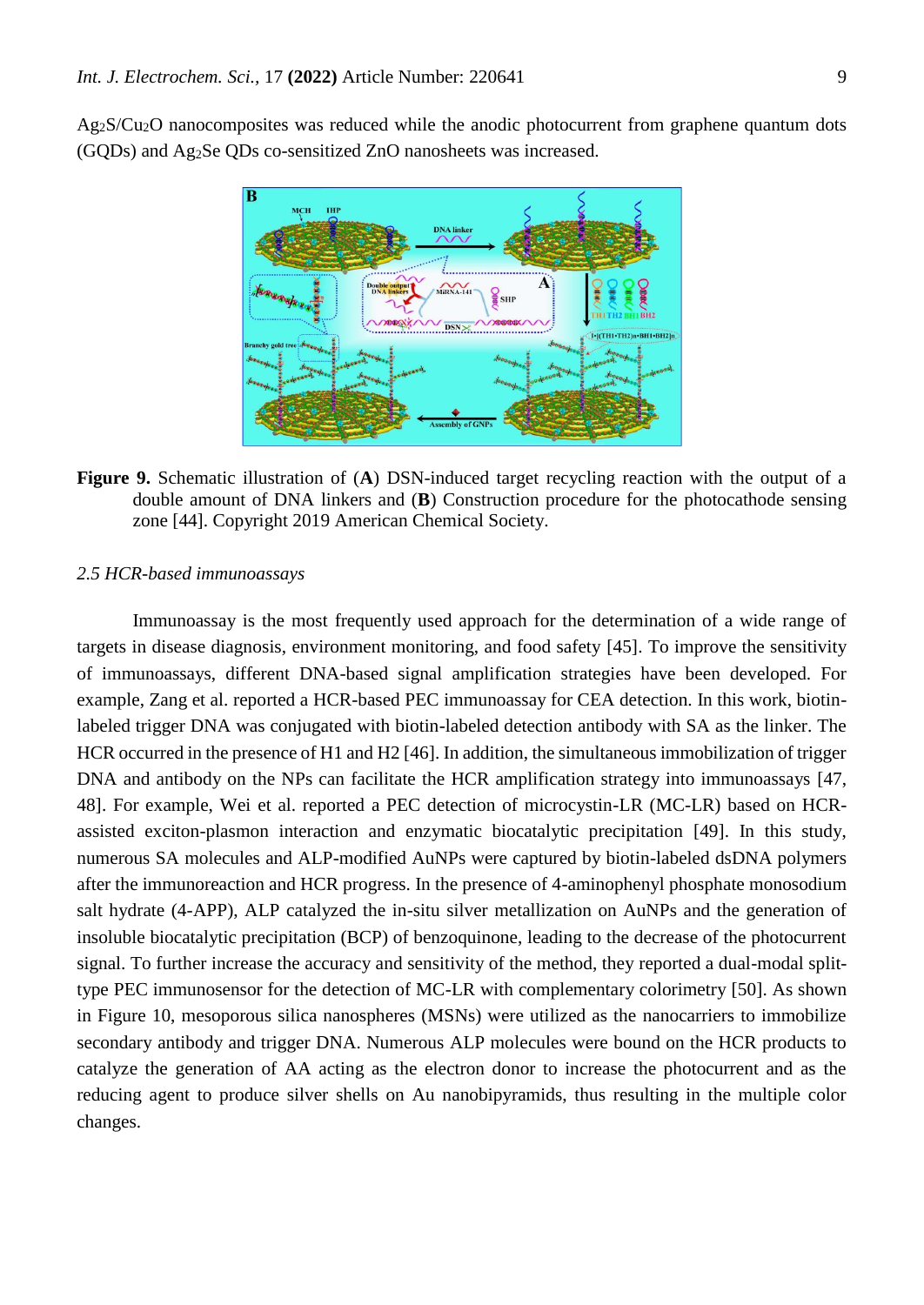

**Figure 10.** Schematic illustration of dual-modal PEC and colorimetric immunosensor [50]. Copyright 2018 American Chemical Society.

# **3. CONCLUSION**

In this review, we summarized the progress in PEC biosensors to detect various targets in combination with HCR nanotechnology. Although the accuracy of target quantification should be improved due to the difference size of HCR products, the signal amplification strategy provides great prospects for the construction of biosensors. In addition, PEC bioanalysis has been widely concerned because of its low background signal, high sensitivity and low cost. However, compared with traditional detection methods such as electrochemical method, PEC bioanalysis is still in the primary stage of development and faces many problems and challenges. In order to further improve the applications of PEC bioanalysis, photosensitive materials with high performance should be developed. It is also important to realize the miniaturization, automation and high-throughput detection of PEC bioanalysis.

# ACKOWLEDGMENTS

This work was supported by the National Natural Science Foundation of China (U2004193) and the Science Research Project of Hunan Education Department (No. 19B236).

# **References**

- 1. R. M. Dirks and N. A. Pierce, *Proc. Natl. Acad. Sci. USA*, 101 (2004) 15275.
- 2. M. Li, F. Yin, L. Song, X. Mao, F. Li, C. Fan, X. Zuo and Q. Xia, *Chem. Rev.*, 121 (2021) 10469.
- 3. E. E. Augspurger, M. Rana and M. V. Yigit, *ACS Sens.*, 3 (2018) 878.
- 4. H. Chai, W. Cheng, D. Jin and P. Miao, *ACS Appl. Mater. Interfaces*, 13 (2021) 38931.
- 5. N. Liu, F. Huang, X. Lou and F. Xia, *Sci. China Chem.*, 60 (2016) 311.
- 6. D. Yang, Y. Tang and P. Miao, *TrAC-Trend. Anal. Chem.*, 94 (2017) 1-13.
- 7. C. Zhang, J. Chen, R. Sun, Z. Huang, Z. Luo, C. Zhou, M. Wu, Y. Duan and Y. Li, *ACS Sens.*, 5 (2020) 2977.
- 8. Q. Zhang, *Int. J. Electrochem. Sci.*, 17 (2022) 220227.
- 9. W.-W. Zhao, J.-J. Xu and H.-Y. Chen, *Chem. Soc. Rev.* , 44 (2015) 729.
- 10. C. Chen and M. La, *Int. J. Electrochem. Sci.*, 15 (2020) 6852.
- 11. L. Yang, S. Zhang, X. Liu, Y. Tang, Y. Zhou, S. Ai and D. K. Y. Wong, *J. Mater. Chem. B*, 8 (2020) 7880.
- 12. Z. Qiu and D. Tang, *J. Mater. Chem. B*, 8 (2020) 2541.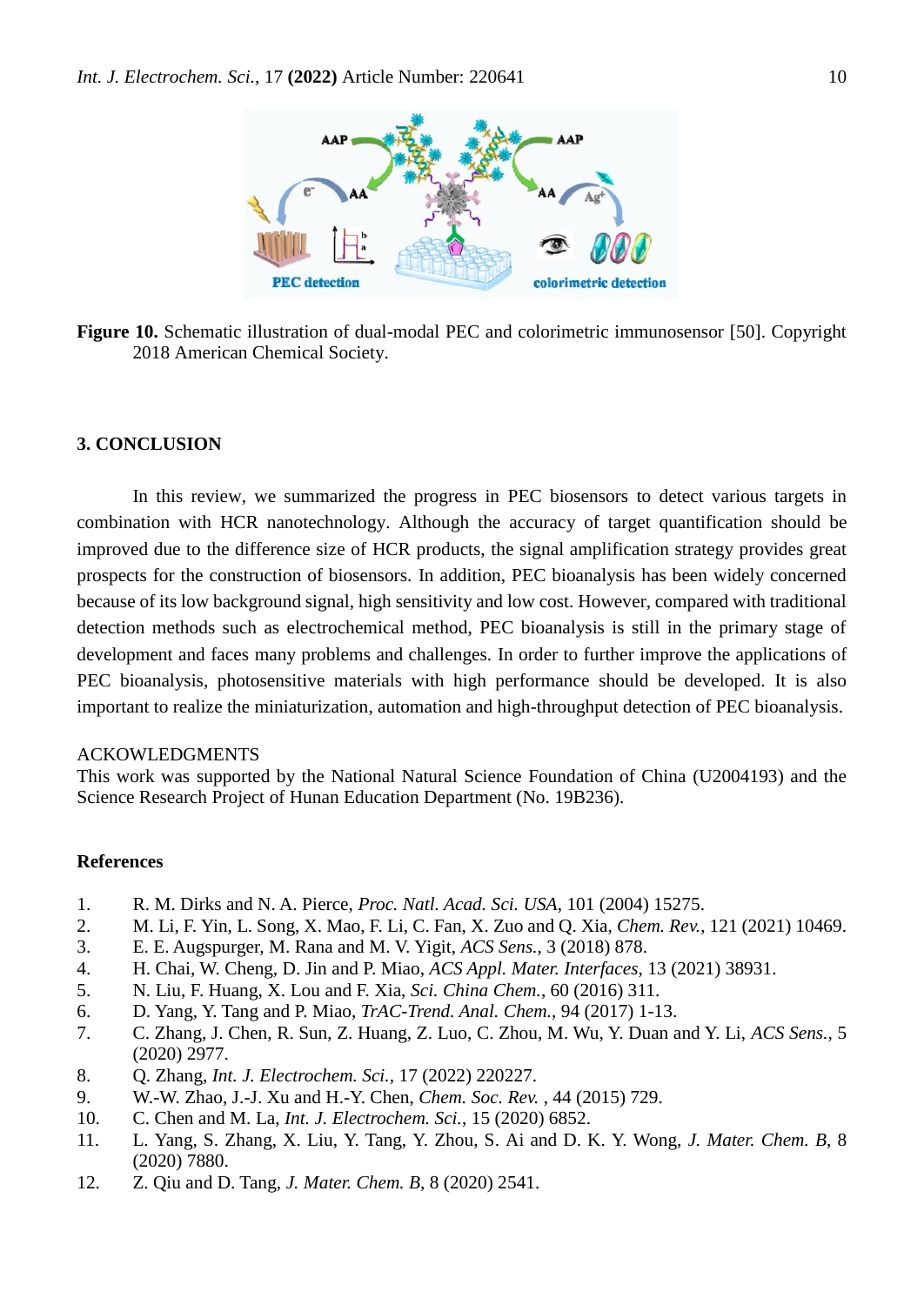- 13. W. Yi, R. Cai, D. Xiang, Y. Wang, M. Zhang, Q. Ma, Y. Cui and X. Bian, *Biosens. Bioelectron.*, 143 (2019) 111614.
- 14. X. M. Shi, G. C. Fan, X. Tang, Q. Shen and J. J. Zhu, *Biosens. Bioelectron.*, 109 (2018) 190.
- 15. H. Yin, M. Wang, Y. Zhou, X. Zhang, B. Sun, G. Wang and S. Ai, *Biosens. Bioelectron.*, 53 (2014) 175.
- 16. X. Li, Y. Li, J. Zhang, Y. Meng, X. Yu, X. Wang and X. Hun, *Sens. Actuat. B: Chem.*, 297 (2019) 126808.
- 17. Y. Ju, X. Hu, Y. Zang, R. Cao and H. Xue, *Anal. Methods*, 11 (2019) 2163.
- 18. N. Xia, Y. Zhang, X. Wei, Y. Huang and L. Liu, *Anal. Chim. Acta*, 878 (2015) 95.
- 19. K. Zhang, S. Lv, Q. Zhou and D. Tang, *Sens. Actuat. B: Chem.*, 307 (2020) 127631.
- 20. Y. Zhao, J. Xiang, H. Cheng, X. Liu and F. Li, *Biosens. Bioelectron.*, 194 (2021) 113581.
- 21. Q. Zhou, Y. Lin, K. Zhang, M. Li and D. Tang, *Biosens. Bioelectron.*, 101 (2018) 146.
- 22. E. M. McConnell, I. Cozma, Q. Mou, J. D. Brennan, Y. Lu and Y. Li, *Chem. Soc. Rev.*, 50 (2021) 8954.
- 23. J. Li, P. Xiong, J. Tang, L. Liu, S. Gao, Z. Zeng, H. Xie, D. Tang and J. Zhuang, *Sens. Actuat. B: Chem.*, 331 (2021) 129451.
- 24. L. Ge, W. Wang, T. Hou and F. Li, *Biosens. Bioelectron.*, 77 (2016) 220.
- 25. K. Zhang, S. Lv, Z. Lin and D. Tang, *Biosens. Bioelectron.*, 95 (2017) 34.
- 26. J. Tang, Y. Cheng, J. Zheng, J. Li, Y. Sun, S. Peng and Z. Zhu, *Anal. Methods*, 11 (2019) 5638.
- 27. Z. Li, H. Yang, M. Hu, L. Zhang, S. Ge, K. Cui and J. Yu, *ACS Appl. Mater. Interfaces*, 12 (2020) 17177.
- 28. S. Ge, F. Lan, L. Liang, N. Ren, L. Li, H. Liu, M. Yan and J. Yu, *ACS Appl. Mater. Interfaces*, 9 (2017) 6670.
- 29. F. Lan, L. Liang, Y. Zhang, L. Li, N. Ren, M. Yan, S. Ge and J. Yu, *ACS Appl. Mater. Interfaces*, 9 (2017) 37839.
- 30. C. Li, H. Wang, J. Shen and B. Tang, *Anal Chem*, 87 (2015) 4283.
- 31. C. Li, W. Lu, X. Zhou, M. Pang and X. Luo, *Anal Chem*, 90 (2018) 14239.
- 32. Y. Cai, Y. Zhang, H. Wang, X. Lin, K. Yu, C. Li and G. Jie, *ACS Appl. Bio. Mater.*, 4 (2021) 6103.
- 33. H. Li, J. Wang, X. Wang, H. Lin and F. Li, *ACS Appl. Mater. Interfaces*, 11 (2019) 16958.
- 34. T. Yang, R. Yu, Y. Yan, H. Zeng, S. Luo, N. Liu, A. Morrin, X. Luo and W. H. Li, *Sens. Actuat. B: Chem.*, 274 (2018) 501.
- 35. Y. Lu, H. Zhao, G. C. Fan and X. Luo, *Biosens. Bioelectron.*, 142 (2019) 111569.
- 36. D. Liu, S. Meng, X. Shen, Y. Li, X. Yan and T. You, *Sens. Actuat. B: Chem.*, 332 (2021) 129529.
- 37. E. Sheikhzadeh, V. Beni and M. Zourob, *Talanta*, 230 (2021) 122026.
- 38. C. Ye, M. Q. Wang, Z. F. Gao, Y. Zhang, J. L. Lei, H. Q. Luo and N. B. Li, *Anal Chem*, 88 (2016) 11444.
- 39. L. Li, X. Zheng, Y. Huang, L. Zhang, K. Cui, Y. Zhang and J. Yu, *Anal Chem*, 90 (2018) 13882.
- 40. L. Meng, K. Xiao, X. Zhang, C. Du and J. Chen, *Sens. Actuat. B: Chem.*, 305 (2020) 127480.
- 41. Y. Yuan, T. Hu, X. Zhong, M. Zhu, Y. Chai and R. Yuan, *ACS Appl. Mater. Interfaces*, 12 (2020) 22624.
- 42. Z. Zeng, J. Tang, M. Zhang, S. Pu and D. Tang, *Anal. Bioanal. Chem.*, 413 (2021) 6279-6288.
- 43. Z. Qiu, J. Shu and D. Tang, *Anal Chem*, 90 (2018) 12214.
- 44. H. Yang, M. Hu, Z. Li, P. Zhao, L. Xie, X. Song and J. Yu, *Anal Chem*, 91 (2019) 14577.
- 45. N. Xia, Y. Huang, Y. Zhao, F. Wang, L. Liu and Z. Sun, *Sens. Actuat. B: Chem.*, 325 (2020) 128777.
- 46. Y. Zang, R. Cao, C. Zhang, Q. Xu, Z. Yang, H. Xue and Y. Shen, *Biosens. Bioelectron.*, 185 (2021) 113251.
- 47. A. Qileng, J. Wei, N. Lu, W. Liu, Y. Cai, M. Chen, H. Lei and Y. Liu, *Biosens. Bioelectron.*, 106 (2018) 219.
- 48. F. Lan, G. Sun, L. Liang, S. Ge, M. Yan and J. Yu, *Biosens. Bioelectron.*, 79 (2016) 416.